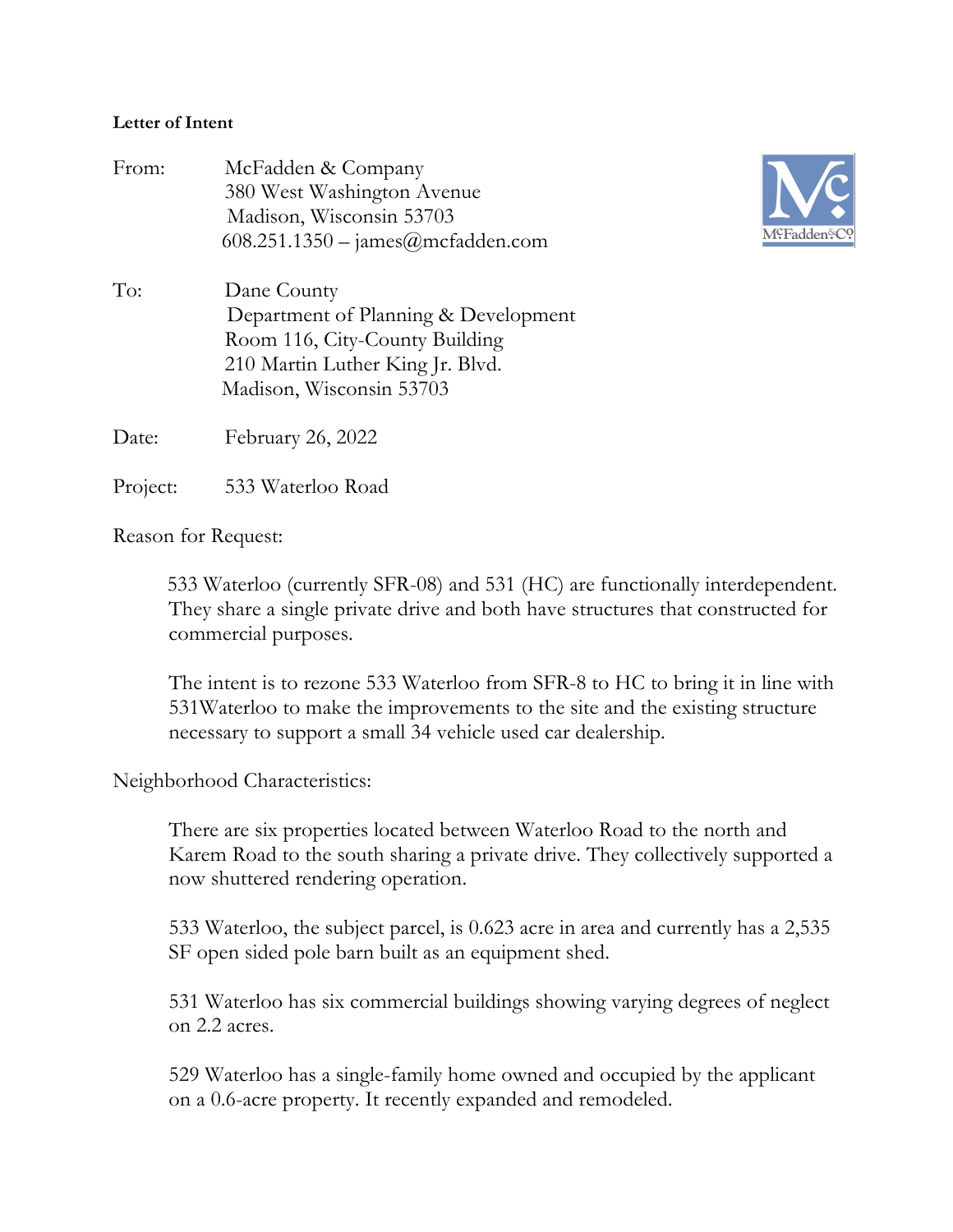527 Waterloo is 1.1-acre property with an existing rental duplex owned by the applicant.

Immediately to the south on 534 Karem Drive. is single family residence on a 1.9-acre property.

To the immediate east is a currently undeveloped 6.2-acre property owned by St Mary's Cemetery

Operational Narrative:

The business will be conducted between the hours of 9:00 AM and 5:00 PM Monday through Saturday. It is anticipated that there will be four or six customer visits per day and one or two full time employees on site at one time in addition to the owner.

Approximately three vehicles will arrive on site daily, a third by truck and remainder driven in. These will be inspected on arrival and a determination made to service them for retail sale (a third) or for transport off site to a wholesaler or disposal (two thirds). The vehicles retained will be repaired and detailed. This typically takes three days. The prepped vehicles will be put on the sales lot where they will be sold within a week. It is anticipated that when fully operational there will be 20 to 24 vehicles on site for retail sale at any one time. The remainder of the parking stalls will be for vehicles awaiting transport off site.

More than 4,000 SF of land will be disturbed. The erosion control and storm water management plans that include a new bioretention basin prepared by Burse Surveying & Engineering are attached.

The property is not served by municipal water or sewer. A new well has been drilled on the 529 Waterloo property to serve the single-family residence at 529, the duplexes 525 & 527 as well as the subject property 533 Waterloo. A holding tank will be installed adjacent to the sales office/service garage. A letter from Madison & Dane County Public Health attesting that a holding tank is the only suitable system for this property is attached.

The property will be accessed via a new twenty-foot wide driveway entry off of Waterloo.